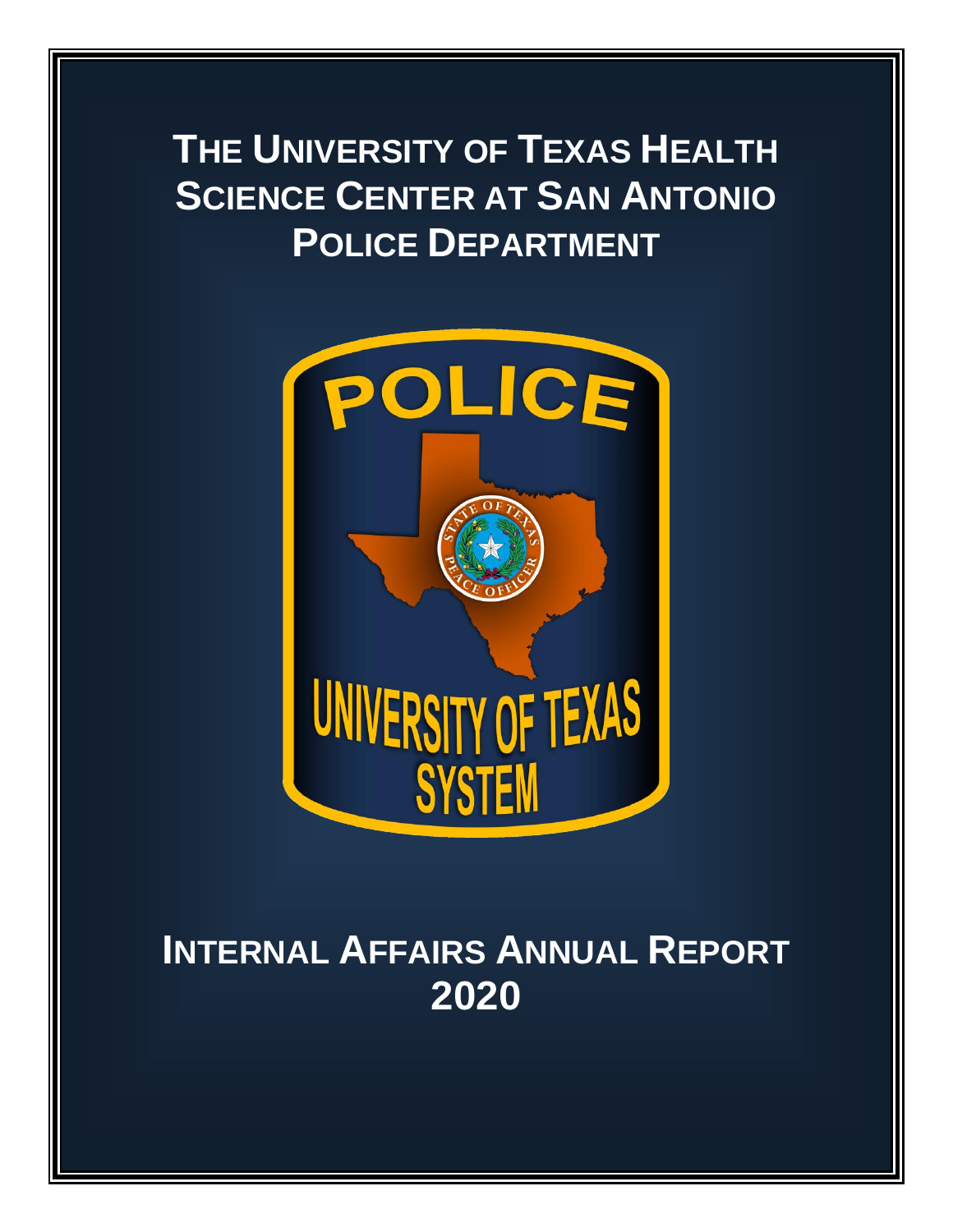### **Introduction**

This report provides information regarding citizen and internal allegations of police misconduct and the results of those investigations for the UTHSCSA Police Department in the year 2020.

Section I of this report describes the Internal Affairs function and its role in the department. Section II contains a brief description of the complaint process. Section III provides a summary of the complaints received and processed in 2020.

## **Section I**

## **INTERNAL AFFAIRS FUNCTION**

The mission of Internal Affairs function is to review officer-involved critical incidents, and investigate complaints received on sworn and non-sworn employees of the department. Complaints, whether received from citizens or from department employees, are thoroughly investigated to ensure the integrity of the department.

The Administrative Lieutenant supervises and coordinates the Internal Affairs function.

## **Section II**

## **COMPLAINT PROCESS**

Texas law requires that complaints against police officers must be in writing and must be signed by the person making the complaint. According to UT System Office of the Director of Police policy, the investigation must be completed within 28 days of the incident in order for any disciplinary action to be taken. Under extenuating circumstances, the 28 day limit can be extended with authorization of the Chief of Police.

The first point of contact for complaints generated from outside the police department is any supervisor. The supervisor can provide the Complaint Form (DP # 42) to any person wishing to submit a complaint on a police employee. The Complaint process may be initiated from the UTHSCSA Police Department website at:

[http://utpolice.uthscsa.edu/compliment\\_complaint\\_form.asp](http://utpolice.uthscsa.edu/compliment_complaint_form.asp)

Complaints may also be submitted via mail, email, phone or anonymously.

Once the complaint is filed, the information is reviewed and assigned for investigation. The investigator will interview the concerned parties and witnesses and gather other relevant data. Depending upon the nature of the allegation, investigators may utilize investigative techniques such as a photo line-up, polygraph examinations, photographs, interviews, interrogations, videotaped surveillance, drug testing, checking medical records and consultation with experts.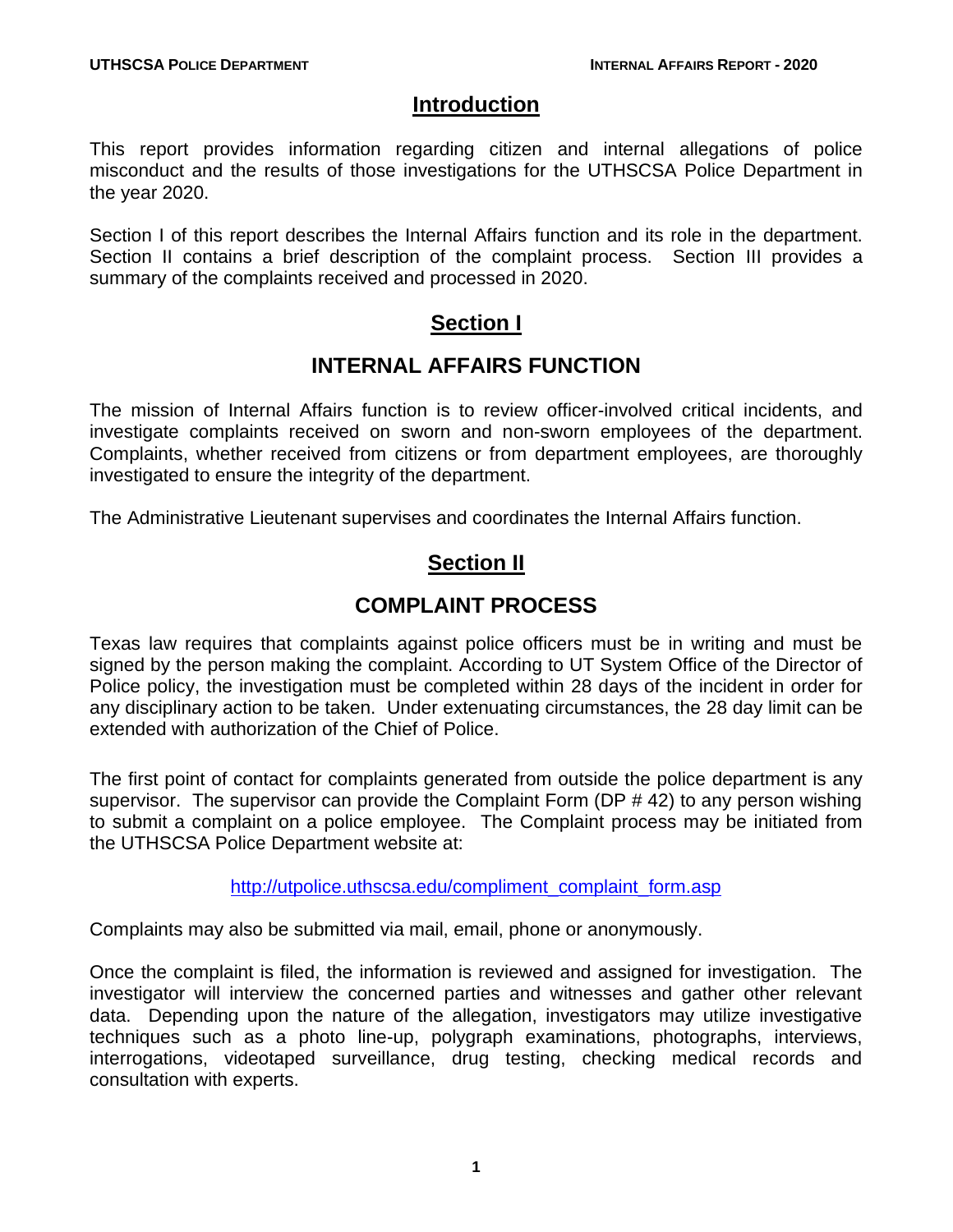Once completed, Internal Affairs investigations are reviewed by the Administrative Lieutenant, and then submitted to the Chief of Police.

### **Determination of Complaint Classification:**

A complaint may contain one or more allegations. Each specific allegation is investigated. The assigned investigator may provide feedback to the Chief of Police regarding the classification of a complaint. An allegation can have one of four classifications or outcomes:

- Sustained: The allegation is supported by sufficient evidence.
- Unfounded: The allegation is false, not factual.
- Exonerated: The incident occurred but was lawful, reasonable, and justified.
- Not Sustained: There is insufficient evidence to prove or disprove the allegation(s).

### **Chain of Command Recommendations:**

If an allegation is sustained, the chain of command of the investigated employee will review the facts pertaining to the investigation and submit a recommendation for discipline. After reviewing the recommendations made by the chain of command, the Chief of Police decides what disciplinary action, if any, will be administered. The employee and the complainant are notified of the final results.

#### **Types of Discipline:**

- Written Reprimand. A written reprimand is a formal written memorandum setting forth the infraction or performance issue and indicating that the reprimand has been approved by the Chief of Police. The officer shall be given the original and a copy shall be placed in his or her personnel file.
- Disciplinary Probation**.** Disciplinary probation is a review period with terms and conditions.
- Suspension without Pay. Suspension without pay is time off without pay for not less than one week for officers in an exempt status and not to exceed thirty (30) days for any other officer.
- **Demotion. Demotion is a reduction from one salary group to a lower salary group.**
- Termination from Employment. The officer is removed from the payroll.

An officer may choose to appeal the disciplinary decision and follow established departmental procedures in that appeal process.

#### **Performance Issues:**

Some incidents may be determined to be performance issues and not misconduct. Incidents determined to be performance related will be handled by meeting with the employee, identifying the performance issue, and establishing a resolution to the issue. Employees may receive disciplinary action for performance deficiencies if necessary.